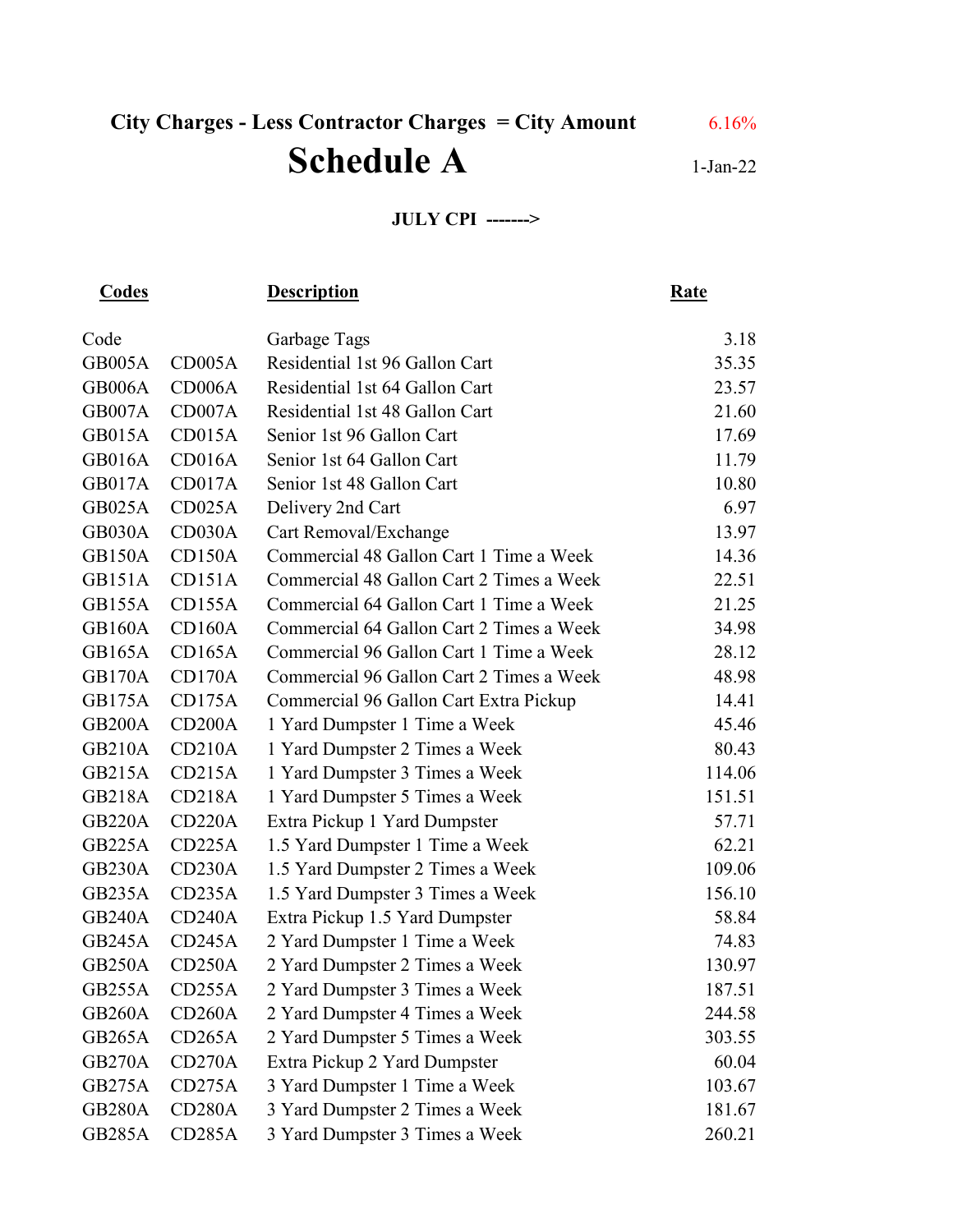| <b>GB287A</b> | CD287A              | 3 Yard Dumpster 4 Times a Week   | 342.10  |
|---------------|---------------------|----------------------------------|---------|
| GB288A        | CD <sub>288</sub> A | 3 Yard Dumpster 5 Times a Week   | 431.22  |
| <b>GB290A</b> | CD290A              | Extra Pickup 3 Yard Dumpster     | 84.37   |
| <b>GB295A</b> | CD295A              | 4 Yard Dumpster 1 Time a Week    | 128.93  |
| GB300A        | CD300A              | 4 Yard Dumpster 2 Times a Week   | 249.59  |
| <b>GB310A</b> | CD310A              | 4 Yard Dumpster 3 Times a Week   | 354.34  |
| GB315A        | CD315A              | 4 Yard Dumpster 4 Times a Week   | 461.49  |
| <b>GB320A</b> | CD320A              | 4 Yard Dumpster 5 Times a Week   | 572.84  |
| GB325A        | CD325A              | Extra Pickup 4 Yard Dumpster     | 104.86  |
| <b>GB330A</b> | CD330A              | 6 Yard Dumpster 1 Time a Week    | 178.24  |
| GB335A        | CD335A              | 6 Yard Dumpster 2 Times a Week   | 340.05  |
| GB340A        | CD340A              | 6 Yard Dumpster 3 Times a Week   | 500.48  |
| GB345A        | CD345A              | 6 Yard Dumpster 4 Times a Week   | 659.54  |
| GB350A        | CD350A              | 6 Yard Dumpster 5 Times a Week   | 817.22  |
| <b>GB352A</b> | CD352A              | Extra Pickup 6 Yard Dumpster     | 119.27  |
| GB355A        | CD355A              | 8 Yard Dumpster 1 Time a Week    | 244.07  |
| <b>GB360A</b> | CD360A              | 8 Yard Dumpster 2 Times a Week   | 459.34  |
| GB365A        | CD365A              | 8 Yard Dumpster 3 Times a Week   | 671.87  |
| GB370A        | CD370A              | 8 Yard Dumpster 4 Times a Week   | 877.53  |
| GB375A        | CD375A              | 8 Yard Dumpster 5 Times a Week   | 1076.35 |
| GB380A        | CD380A              | Extra Pickup 8 Yard Dumpster     | 143.97  |
| <b>GB390A</b> | CD390A              | Extra 1/2 Yard                   | 8.20    |
| <b>GB395A</b> | CD395A              | Extra Bag, Box or Bundle         | 3.81    |
| <b>GB405A</b> | CD405A              | Temporary Delivery 2-8 yard      | 27.41   |
| <b>GB420A</b> | CD420A              | Temporary 2 Yard Dumpster        | 34.28   |
| GB425A        | CD425A              | Temporary 2 Yard Dumpster Rental | 5.83    |
| <b>GB440A</b> | CD440A              | Temporary 4 Yard Dumpster        | 54.85   |
| <b>GB445A</b> | CD445A              | Temporary 4 Yard Dumpster Rental | 9.31    |
| GB460A        | CD460A              | Temporary 6 Yard Dumpster        | 75.43   |
| <b>GB465A</b> | CD465A              | Temporary 6 Yard Dumpster Rental | 11.82   |
| GB480A        | CD480A              | Temporary 8 Yard Dumpster        | 96.55   |
| <b>GB485A</b> | CD485A              | Temporary 8 Yard Dumpster Rental | 14.29   |
| GB505A        | CD505A              | 10 Yard Roll-off 1 Time a Month  | 418.21  |
| <b>GB510A</b> | CD510A              | 10 Yard Roll-off Extra Pickup    | 308.50  |
| GB515A        | CD515A              | 10 Yard Roll-off 1 Time a Week   | 952.93  |
| <b>GB520A</b> | CD520A              | 20 Yard Roll-off 1 Time a Month  | 502.37  |
| GB525A        | CD525A              | 20 Yard Roll-off Extra Pickup    | 358.53  |
| GB530A        | CD530A              | 20 Yard Roll-off 1 Time a Week   | 1096.03 |
| GB535A        | CD535A              | 20 Yard Roll-off 2 Times a Month | 714.00  |
| <b>GB540A</b> | CD540A              | 30 Yard Roll-off 1 Time a Month  | 604.32  |
| GB545A        | CD545A              | 30 Yard Roll-off Extra Pickup    | 421.31  |
| GB550A        | CD550A              | 30 Yard Roll-off 1 Time a Week   | 1446.42 |
| GB555A        | CD555A              | 30 Yard Roll-off 2 Times a Week  | 2794.64 |
| GB560A        | CD560A              | 30 Yard Roll-off 2 Times a Month | 918.64  |